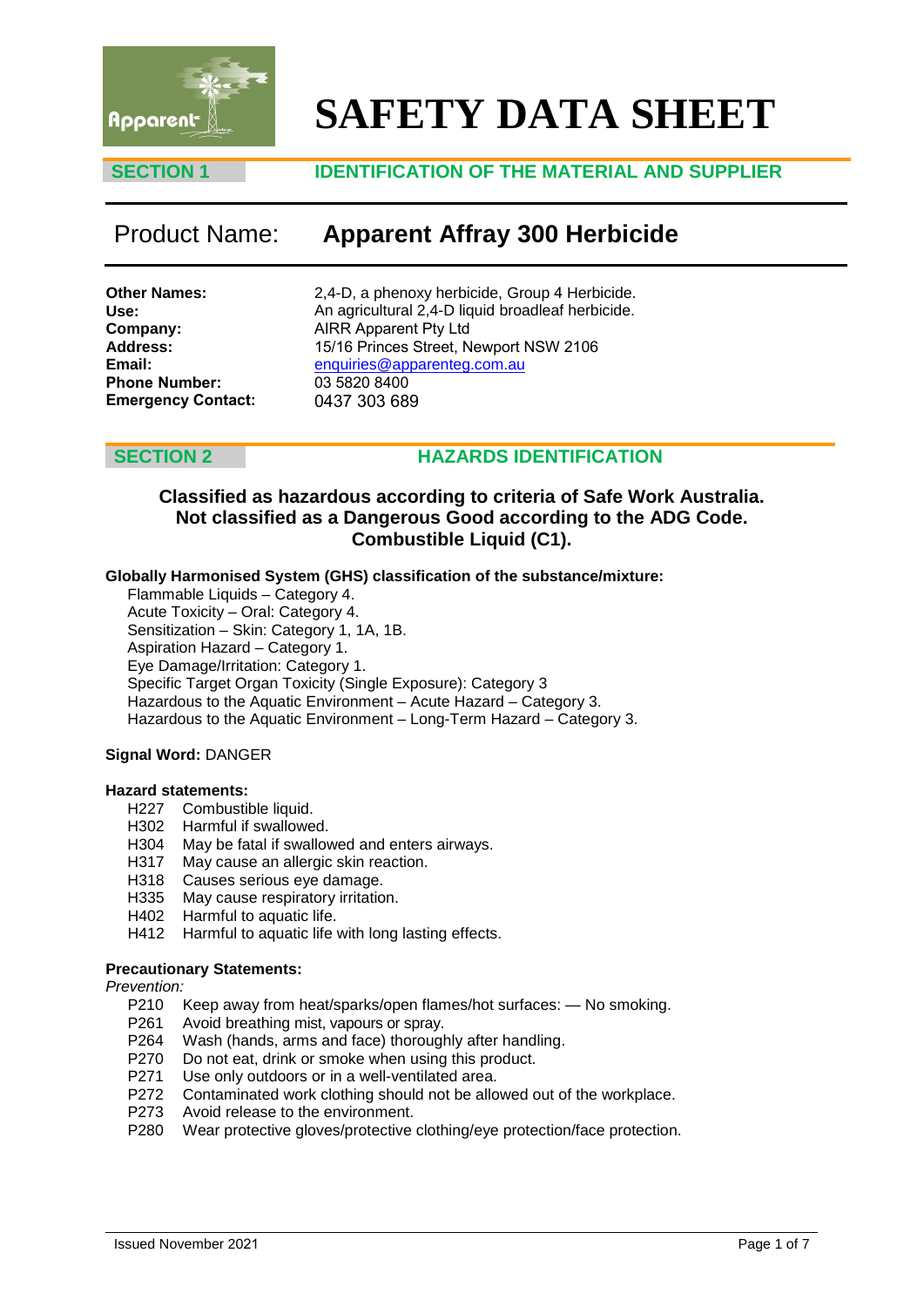# **Apparent Affray 300 Herbicide Issued: November 2021**

# **SECTION 2 HAZARDS IDENTIFICATION**

#### *Response:*

| $P301 + P310$ | IF SWALLOWED: Immediately call a POISON CENTER or doctor/physician.                           |
|---------------|-----------------------------------------------------------------------------------------------|
|               |                                                                                               |
| $P301 + P312$ | IF SWALLOWED: Call a POISON CENTER or doctor/physician if feel unwell.                        |
| P302 + P352   | IF ON SKIN: Wash with plenty of soap and water.                                               |
| $P304 + P340$ | IF INHALED: Remove victim to fresh air and keep at rest in a position comfortable             |
|               | for breathing.                                                                                |
|               | P305 + P351 + P338IF IN EYES: Rinse cautiously with water for several minutes. Remove contact |
|               | lenses, if present and easy to do. Continue rinsing.                                          |
| P310          | Immediately call a POISON CENTER or doctor/physician.                                         |
| P312          | Call a POISON CENTER or doctor/physician if you feel unwell.                                  |
| P321          | Specific treatment (see Safety Directions on this label).                                     |
| P330          | Rinse mouth.                                                                                  |
| P331          | Do NOT induce vomiting.                                                                       |
| $P333 + P313$ | If skin irritation or rash occurs: Get medical advice/attention.                              |
| P363          | Wash contaminated clothing before reuse.                                                      |
| P370 + P378   | In case of fire: Use carbon dioxide, foam or dry agent. for extinction.                       |
|               |                                                                                               |
|               |                                                                                               |

#### *Storage:*

|      | P403 + P235 Store in a well-ventilated place. Keep cool. |
|------|----------------------------------------------------------|
| P405 | Store locked up.                                         |

# *Disposal:*

**Pictograms:**

Dispose of contents/container in accordance with national regulations.



**Ingredients:**

### **SECTION 3 COMPOSITION/INFORMATION ON INGREDIENTS**

| myrcurents.                                      |                   |                   |
|--------------------------------------------------|-------------------|-------------------|
| <b>CHEMICAL</b>                                  | <b>CAS NUMBER</b> | <b>PROPORTION</b> |
| $2.4-D$                                          | 2008-39-1         | $300$ g/L         |
| Hydrocarbon solvent                              | 64742-94-5        | $10 - 30%$        |
| Other ingredients determined not to be hazardous |                   | <b>Balance</b>    |

### **SECTION 4 FIRST AID MEASURES**

#### **FIRST AID**

- **Ingestion:** If swallowed do NOT induce vomiting. Wash mouth with water. If poisoning occurs, contact a Doctor or Poisons Information Centre. Phone 131 126.
- **Eye contact:** Immediately hold eyes open and flood gently with clean water. Ensure irrigation under eyelids by occasionally lifting them. Do not try to remove contact lenses unless trained. If irritation persists, seek medical advice.
- **Skin contact:** Remove contaminated clothing. Wash skin, or hair, with soap and water to remove chemical. If skin is irritated, seek medical advice.
- **Inhalation:** Remove to fresh air and observe until recovered. If effects persist, seek medical advice. In severe case, symptoms of pulmonary oedema can be delayed up to 48 hours after exposure.

**Advice to Doctor:** In humans, prolonged breathing of 2,4-D causes coughing, burning, dizziness, and temporary loss of muscle coordination. Other symptoms of poisoning can be fatigue and weakness with possible nausea. On rare occasions following high levels of exposure, there can be inflammation of the nerve endings with muscular effects. Product is harmful if swallowed, may cause respiratory tract irritation and is a possible skin sensitiser.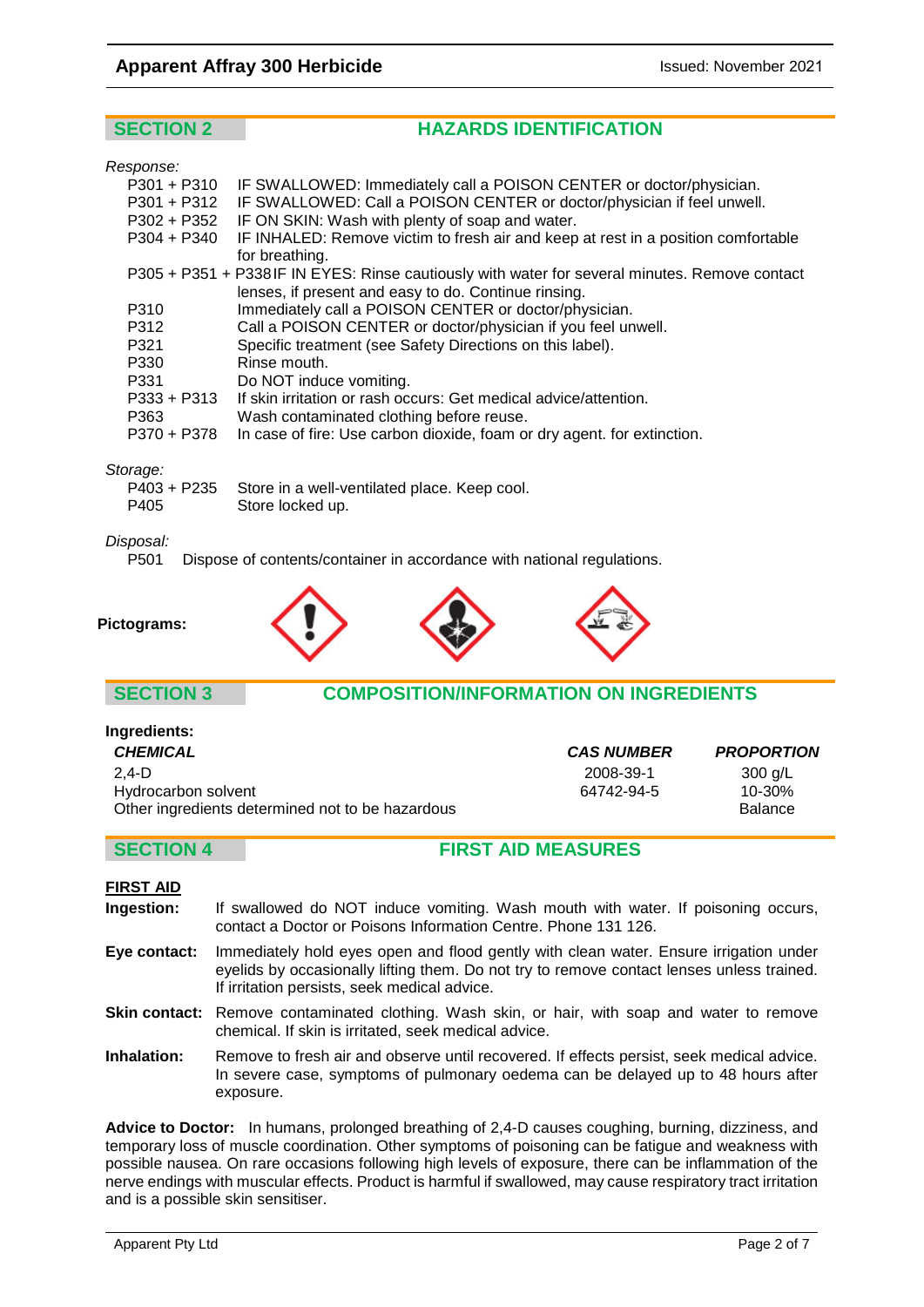### **Apparent Affray 300 Herbicide Intervention Apparent Affray 300 Herbicide Intervention Apparent Affray 300 Herbicide**

### **SECTION 5 FIRE FIGHTING MEASURES**

**Specific Hazard:** Combustible liquid (C1). Flashpoint 70°C.

**Extinguishing media:** Extinguish fire using carbon dioxide, foam or dry agent. If not available, use waterfog or fine water spray but ensure all runoff is contained.

**Hazards from combustion products:** Decomposition products are likely to be noxious and toxic. Firefighters to wear self-contained breathing apparatus and suitable protective clothing if risk of exposure to vapour or smoke.

**Precautions for fire-fighters and special protective equipment:** Isolate fire area. Evacuate downwind residents. Wear full protective clothing and self-contained breathing apparatus. Do not breathe smoke or vapours generated.

#### **SECTION 6 ACCIDENTAL RELEASE MEASURES**

**Emergency procedures:** Wear PVC or rubber apron and elbow-length PVC gloves and face shield to prevent skin/eye contamination. In the case of spillage, stop leak if safe to do so, and contain spill. Prevent spillage entering drains or watercourses. Contain and absorb spilled material with absorbent material such as sand, clay, cat litter or material such as vermiculite. Collect recoverable product for use as labelled on the product. Vacuum, shovel or pump contaminated spilled material into an approved container and dispose of waste as per the requirements of Local or State Waste Management Authorities. Keep out animals and unprotected persons.

**Material and methods for containment and cleanup procedures:** To clean spill area, tools and equipment, wash with a solution of soap, water and acetic acid/vinegar. Follow this with a neutralisation step of washing the area with a bleach or caustic soda ash solution. Finally, wash with a strong soap and water solution. Absorb, as above, any excess liquid and add both solutions to the drums of waste already collected.

### **SECTION 7 HANDLING AND STORAGE**

**Precautions for Safe Handling:** No smoking, eating or drinking should be allowed where material is used or stored. Poisonous if swallowed. Avoid contact with eyes and skin. DO NOT inhale spray mist. When preparing spray wear PVC or rubber apron, elbow-length PVC gloves and face shield. When using the prepared spray wear face shield. If product on skin, immediately wash area with soap and water. After use and before eating, drinking or smoking, wash hands, arms and face thoroughly with soap and water. After each day's use, wash gloves, face shield and contaminated clothing.

**Conditions for Safe Storage:** Store in the closed, original container in a well ventilated area away from children, animals, food, feedstuffs, seed and fertilisers. Do not store for prolonged periods in direct sunlight. Not classified as a Dangerous Good. This product is a Schedule 6 Poison (S6) and must be stored, transported and sold in accordance with the relevant Health Department regulations.

### **SECTION 8 EXPOSURE CONTROLS / PERSONAL PROTECTION**

#### **Exposure Guidelines:**

Exposure guidelines have not been established for this product by Safe Work Australia, however the exposure standard for 2,4-D is presented below:

| <b>Atmospheric Contaminant</b> | <b>Exposure Standard (TWA)</b> | $STEL$ (mg/m <sup>3</sup> ) |
|--------------------------------|--------------------------------|-----------------------------|
| $2.4 - D$                      | $10 \text{ mg/m}^3$            |                             |

#### **Biological Limit Values:**

No biological limit allocated.

#### **Engineering controls:**

Use in ventilated areas adequate to keep exposure minimised. Keep containers closed when not in use.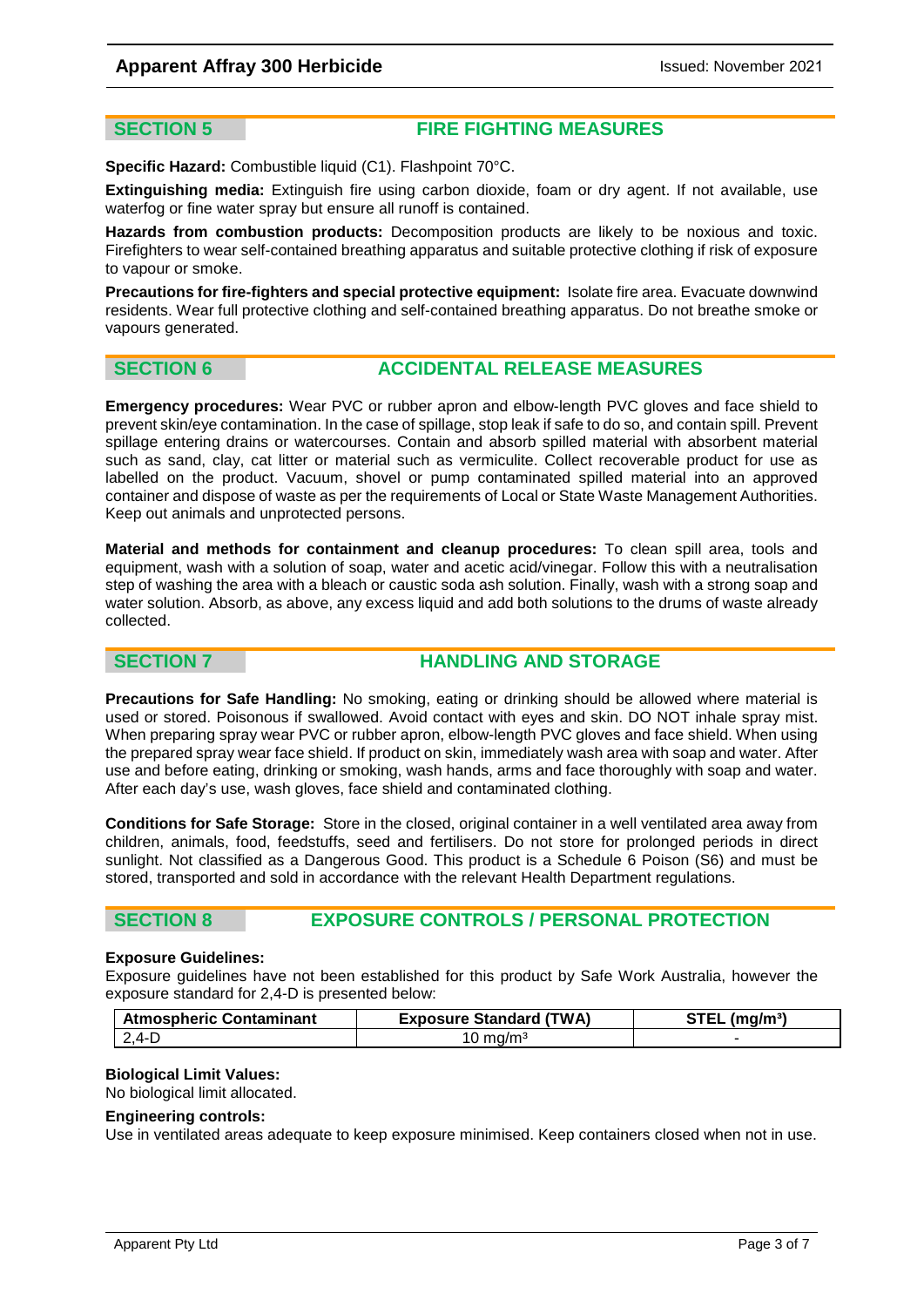# **SECTION 8 EXPOSURE CONTROLS / PERSONAL PROTECTION** (Continued)

#### **Personal Protective Equipment (PPE):**

General: When preparing spray wear PVC or rubber apron, elbow-length PVC gloves and face shield. When using the prepared spray wear face shield. If product on skin, immediately wash area with soap and water.

Personal Hygiene: Poisonous if swallowed. Avoid contact with eyes and skin. DO NOT inhale spray mist. Clean water should be available for washing in case of eye or skin contamination. After use and before eating, drinking or smoking, wash hands, arms and face thoroughly with soap and water. After each day's use, wash gloves, face shield and contaminated clothing.

### **SECTION 9 PHYSICAL AND CHEMICAL PROPERTIES**

| Appearance:                 | Light straw coloured liquid. |
|-----------------------------|------------------------------|
| Odour:                      | Typical phenoxy odour.       |
| <b>Boiling point:</b>       | No data.                     |
| <b>Specific Gravity:</b>    | Approximately 1.             |
| <b>Solubility in Water:</b> | Emulsifies in water.         |
| pH:                         | $2.8$ to $3.2$ .             |
| <b>Flammability:</b>        | Combustible liquid.          |
| <b>Corrosive hazard:</b>    | Not corrosive.               |
| Flashpoint (°C):            | 70°C.                        |
| Flammability Limits (%):    | Not established.             |
| <b>Poisons Schedule:</b>    | S6.                          |
| Formulation type:           | Emulsifiable Concentrate.    |

# **SECTION 10 STABILITY AND REACTIVITY**

**Chemical Stability:** Product is considered stable in ambient conditions for a period of at least 2 years after manufacture.

**Conditions to avoid:** Do not store for prolonged periods in direct sunlight. Store away from heat, sparks, open flames and other sources of ignition.

**Incompatible materials:** Strong acids, strong bases and strong oxidising agents.

**Hazardous decomposition products:** Carbon dioxide, carbon monoxide, hydrogen chloride and other compounds of chlorine smoke and possible other toxic fumes.

**Hazardous reactions:** Product will not undergo polymerisation.

### **SECTION 11 TOXICOLOGICAL INFORMATION**

No specific data is available for this product as no toxicity tests have been conducted on this product. Information presented is our best judgement based on similar products and/or individual components. As with all products for which limited data is available, caution must be exercised through the use of protective equipment and handling procedures to minimise exposure.

#### *Potential Health Effects:*

#### **ACUTE EFFECTS**

**Swallowed:** Harmful if swallowed. Acute oral LD<sub>50</sub> for 2,4-D ranges from 375 to 666 mg/kg.

- **Eye:** This product may cause eye irritation. Symptoms may include stinging and reddening of eyes and watering. If exposure is brief, symptoms should disappear once exposure has ceased.
- **Skin:** May cause sensitisation by skin contact especially with prolonged contact. Avoid skin contact. Can be absorbed through the skin. Acute dermal  $LD_{50} > 1500$  mg/kg.
- **Inhaled:** product is an inhalation irritant. No adverse effects are anticipated from single exposure to vapour or mist.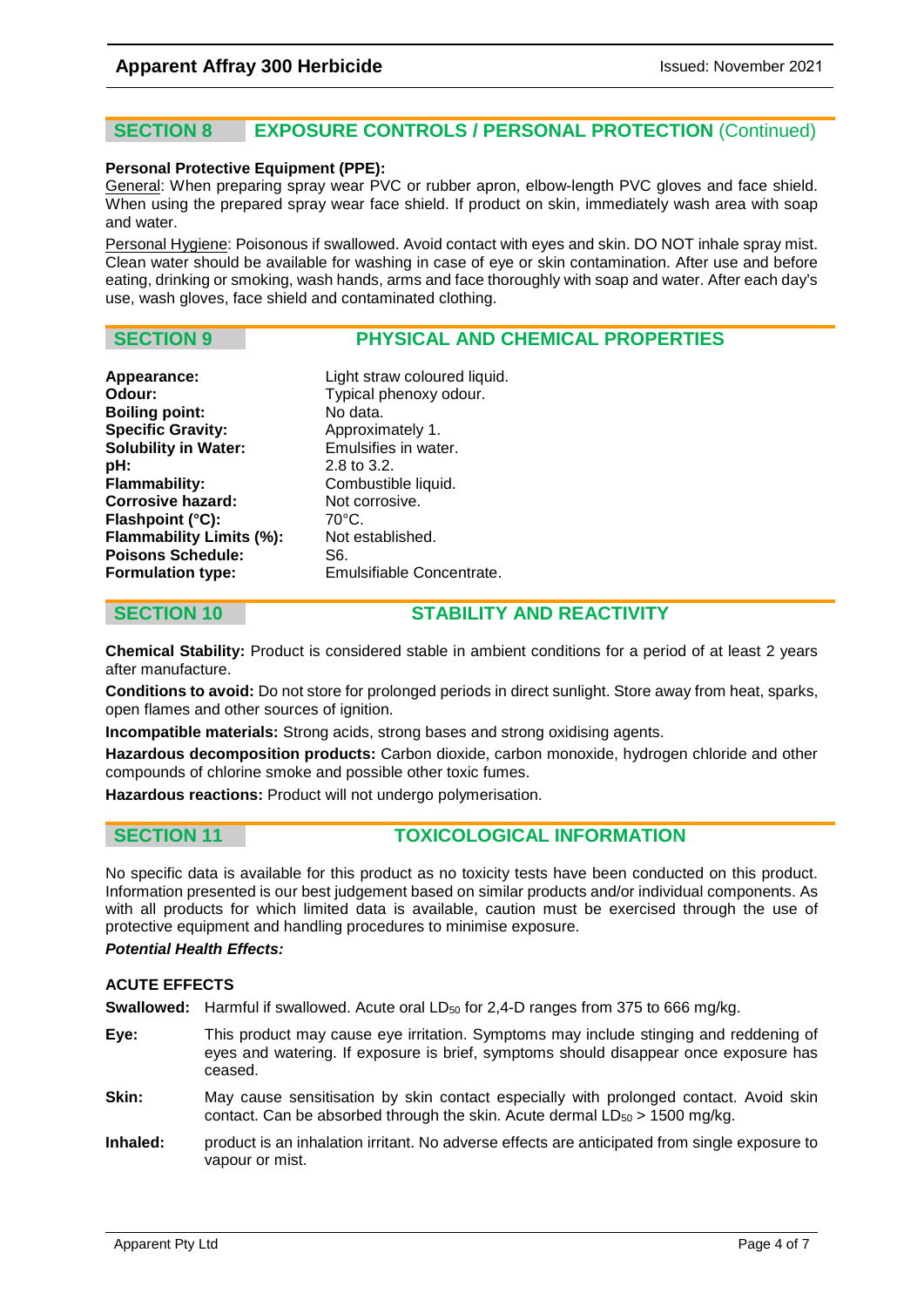# **SECTION 11 TOXICOLOGICAL INFORMATION** (Continued)

#### **Long Term Exposure:**

**Chronic toxicity:** Rats given high amounts of 2,4-D in the diet for 2 years showed no adverse effects. Dogs fed lower amounts in their food for 2 years died, probably because dogs do not excrete organic acids efficiently. A human given a total of 16.3 g in 32 days therapeutically, lapsed into a stupor and showed signs of incoordination, weak reflexes, and loss of bladder control.

**Reproductive effects:** High levels of 2,4-D administered orally to pregnant rats did not cause any adverse effects. The evidence suggests that if 2,4-D causes reproductive effects in animals, this only occurs at very high doses. Thus reproductive problems associated with 2,4-D are unlikely in humans under normal circumstances.

**Teratogenic effects:** 2,4-D may cause birth defects at high doses. Rats fed 150 mg/kg/day on days 6 to 15 of pregnancy had offspring with increased skeletal abnormalities. This suggests that 2,4-D exposure is unlikely to be teratogenic in humans at expected exposure levels.

**Mutagenic effects:** 2,4-D was found to be non-mutagenic in most systems. 2,4-D did not damage DNA in human lung cells. However, one study found significant effects occurred in chromosomes in cultured human cells at low exposure levels. The data suggest that 2,4-D is not mutagenic or has low mutagenic potential.

**Carcinogenic effects:** 2,4-D fed to rats for 2 years caused an increase in malignant tumours. Female mice given a single injection of 2,4-D developed cancer (reticulum-cell sarcomas). In humans, a variety of studies give conflicting results. Several studies suggest an association of 2,4-D exposure with cancer. An increased occurrence of non-Hodgkin's lymphoma was found among a Kansas and Nebraska farm population associated with the spraying of 2,4-D. Other studies done in New Zealand, Washington, New York, Australia, and on Vietnam veterans from the U.S. were all negative. There remains considerable controversy about the methods used in the various studies and their results. Thus, the carcinogenic status of 2,4-D is not clear.

**Organ toxicity:** Most symptoms of 2,4-D exposure disappear within a few days, but there is a report of liver dysfunction from long-term exposure.

**Fate in humans and animals:** The absorption of 2,4-D is almost complete in mammals after ingestion and nearly all of the dose is excreted in the urine. 2,4-D is readily absorbed through the skin and lungs. Men given 5 mg/kg excreted about 82% of the dose as unchanged 2,4-D. The half-life is between 10 and 20 hours in living organisms. There is no evidence that 2,4-D accumulates to significant level in mammals or in other organisms.

### **SECTION 12 ECOLOGICAL INFORMATION**

**Environmental Toxicology:** This product is biodegradable. It will not accumulate in the soil or water or cause long term problems. 2,4-D is harmful to wildfowl and slightly to moderately toxic to birds. The LD<sub>50</sub> is 1000 mg/kg in mallards, 272 mg/kg in pheasants, and 668 mg/kg in quail and pigeons. Limited studies indicate a half-life of less than 2 days in fish and oysters. Concentrations of 10 mg/L for 85 days did not adversely affect the survival of adult dungeness crabs. For immature crabs, the 96-hour LC<sub>50</sub> is greater than 10 mg/L, indicating that 2,4-D is only slightly toxic. Brown shrimp showed a small increase in mortality at exposures of 2 mg/L for 48 hours. Moderate doses of 2,4-D severely impaired honeybees brood production. At lower levels of exposure, exposed bees lived significantly longer than the controls. The honeybee LD<sub>50</sub> is 0.0115 mg/bee.

#### **Environmental Fate:**

2,4-D has low soil persistence. The half-life in soil is less than 7 days. Soil microbes are primarily responsible for its breakdown. In aquatic environments, microorganisms readily degrade 2,4-D. Rates of breakdown increase with increased nutrients, sediment load, and dissolved organic carbon. Under oxygenated conditions the half-life is 1 week to several weeks. 2,4-D interferes with normal plant growth processes. Uptake of the compound is through leaves, stems, and roots. Breakdown in plants is by a variety of biological and chemical pathways. 2,4-D is toxic to most broad leaf crops especially cotton, tomatoes, beets, and fruit trees.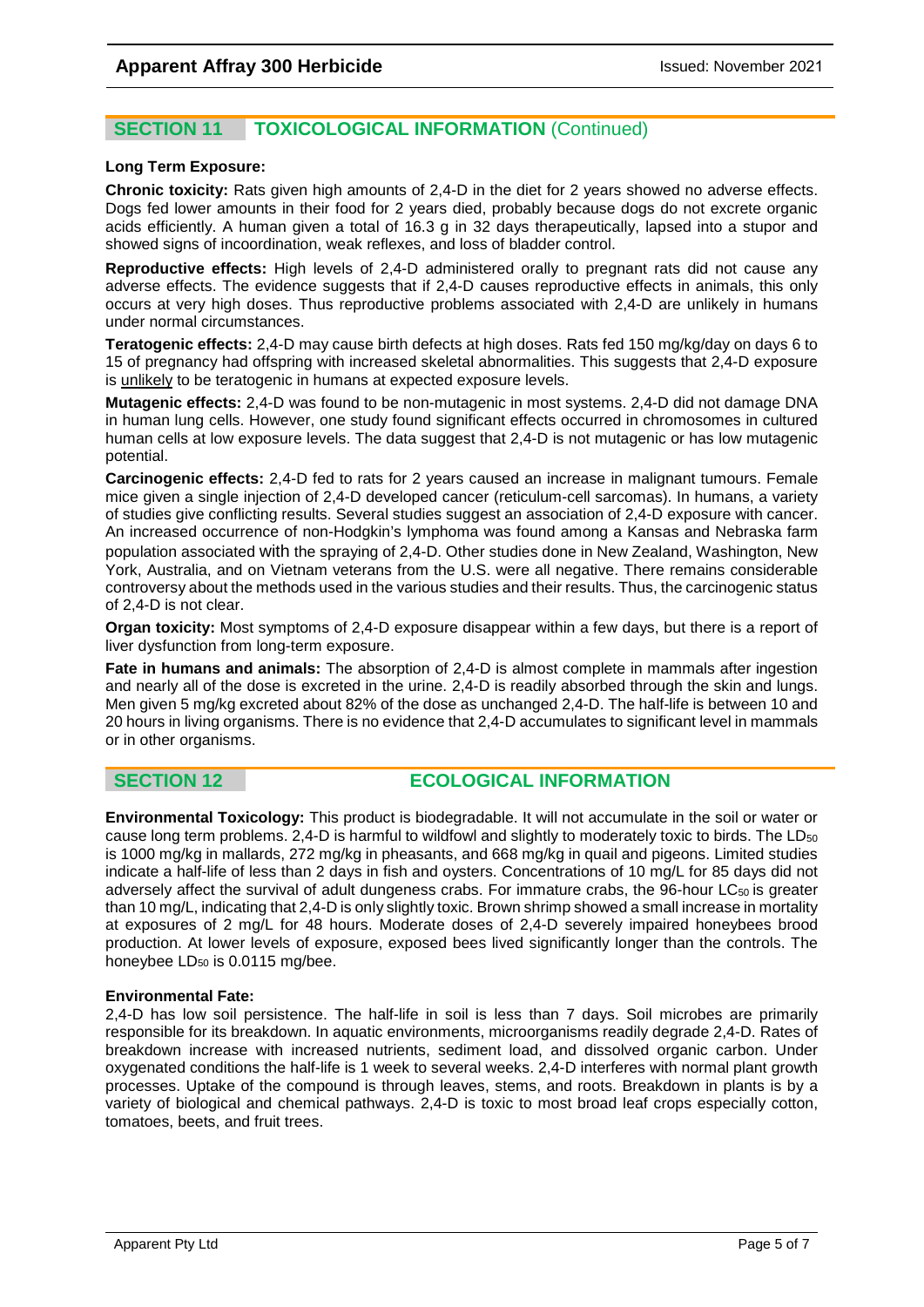### **Apparent Affray 300 Herbicide Issued: November 2021**

#### **SECTION 13 DISPOSAL CONSIDERATIONS**

**Spills and Disposal:** Persons involved in cleanup require adequate skin protection - see Section 8. In case of spillage, contain and absorb spilled material with absorbent material such as clay, sand or cat litter and dispose of waste as indicated below or in accordance to the Australian Standard 2507 - Storage and Handling of Pesticides. Keep out animals and unprotected persons. Keep material out of streams and sewers. Vacuum, shovel or pump waste into an approved drum.

**Disposal of empty containers:** Triple-rinse containers before disposal. Add rinsings to spray tank. Do not dispose of undiluted chemicals on site. If recycling, replace cap and return clean containers to recycler or designated collection point. If not recycling, break, crush, or puncture and deliver empty packaging to an approved waste management facility. If an approved waste management facility is not available, bury the empty packaging 500 mm below the surface in a disposal pit specifically marked and set up for this purpose, clear of waterways, desirable vegetation and tree roots, in compliance with relevant local, state or territory government regulations. Do not burn empty containers or product.

If there is a need to dispose of the product, approach local authorities who hold periodic collections of unwanted chemicals (ChemClear®).

EXPLOSION WARNING: "EMPTY" containers may contain liquid and/or vapour residue which can be explosive if exposed to an ignition source at temperatures above 90°C. Such conditions may occur during cutting or welding. DO NOT cut or weld these containers.

### **SECTION 14 TRANSPORT INFORMATION**

**Road & Rail Transport:** This product is not classified as a Dangerous Goods under the Australian Code for the Transport of Dangerous Goods by Road and Rail. Not classified as a Dangerous Good for marine or air transport.

### **SECTION 15 REGULATORY INFORMATION**

Under the Standard for Uniform Scheduling of Medicines and Poisons (SUSMP), this product is a Schedule 6 poison.

This product is registered with the Australian Pesticides and Veterinary Medicines Authority. APVMA number 56510

This product is classified as a Hazardous Substance under the criteria of Safe Work Australia. Xn: Harmful.

This product is not classified as a Dangerous Good according to the ADG Code (7th Ed). Requirements concerning special training:

Check State or Territory regulations that require people who use pesticides in their job or business to have training in the application of the materials.

#### **SECTION 16 OTHER INFORMATION**

Issue Date: 2 November 2021. Valid for 5 years till 2 November 2026. (First issue).

Key to abbreviations and acronyms used in this SDS:

- ADG Code Australian Dangerous Goods Code (for the transport of dangerous goods by Road and Rail).
- Carcinogen An agent which is responsible for the formation of a cancer. Genotoxic Capable of causing damage to genetic material, such as DNA.<br>HSIS: Hazardous Substances Information System. HSIS: Hazardous Substances Information System.<br>Lavage: A general term referring to cleaning or rinsing A general term referring to cleaning or rinsing. Mutagen: An agent capable of producing a mutation. Pneumonitis: A general term that refers to inflammation of lung tissue.<br>PPE Personal protective equipment. Personal protective equipment. Teratogen An agent capable of causing abnormalities in a developing foetus.
- TWA The Time Weighted Average airborne concentration over an eight-hour working day, for a five day working week over an entire working life.